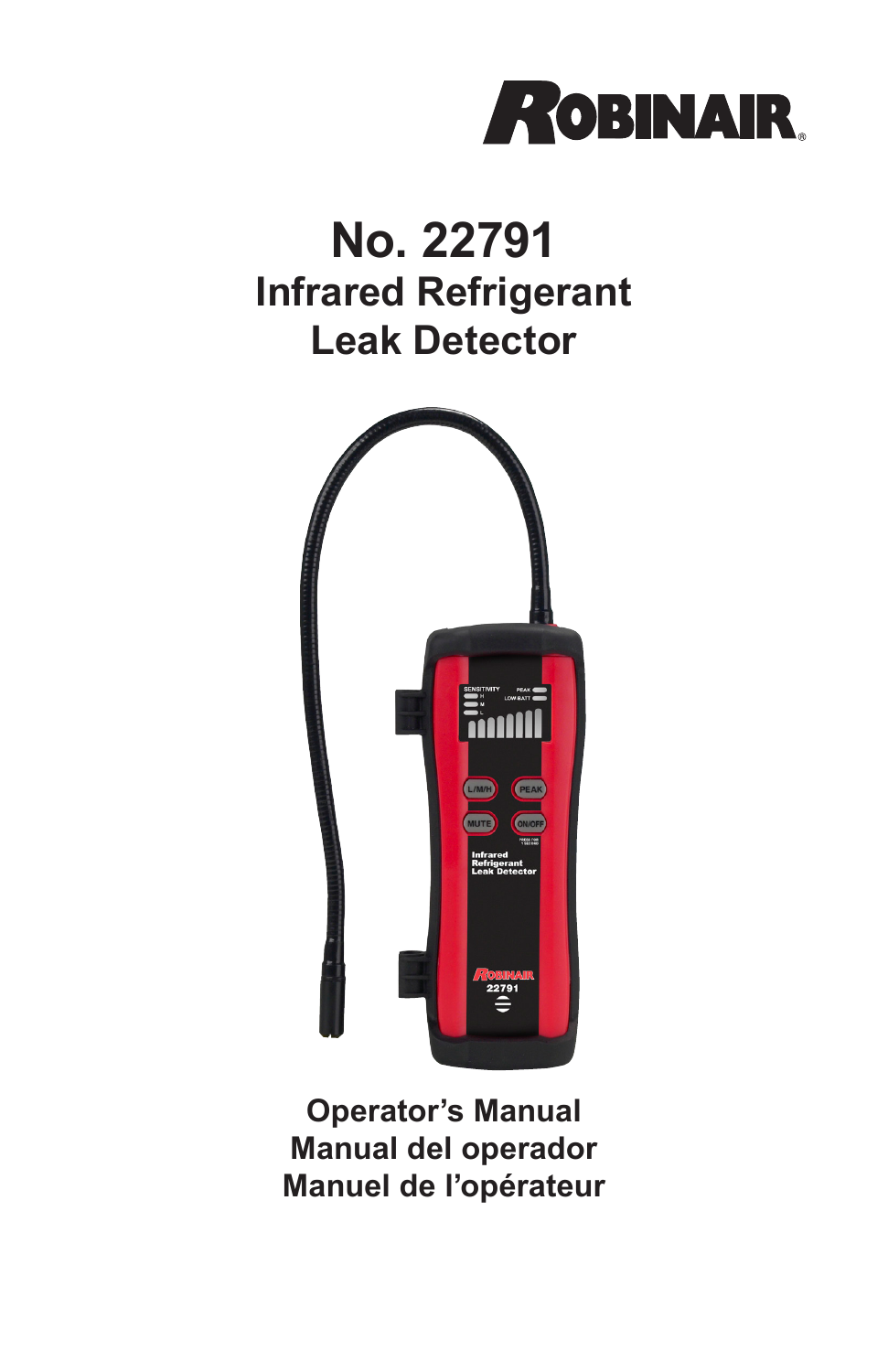# **Product Description**

The Robinair No. 22791 uses infrared optics to create a refrigerant leak detector that combines sensitivity, speed, battery life, portability, and ease of use. This unit detects leaks as small as 0.15 oz/year, and meets SAE J1627, J2791, and J2913 standards.

No. 22791 comes with a wall charger and a car charger for its compact lithium-ion battery—which can power the leak detector for up to eight hours of continuous operation before needing to recharge. A choice of three sensitivity settings keep false alarms to a minimum while allowing detection of even the smallest leak in a refrigerant contaminated environment. A 30-second, selfcalibration test occurs whenever the unit is powered on to ensure optimal performance. A built-in replaceable filter blocks moisture and particulates, preventing damage to the sensor.

# **Specifications**

**Sensing element:** enhanced infrared photo optics **Refrigerants:** HFC, CFC, HCFC, blends, and HFO-1234yf **Sensitivity level (per SAE J2791 and J2913):**

> HIGH: 0.15 oz/year and higher MED: 0.25 oz/year and higher LOW: 0.5 oz/year and higher

**Response time:** less than one second

**Battery life:** up to 8 hours continuous use before recharge

**Auto OFF:** 10 minutes of inactivity

**Battery:** 3.7V, 1880 mAH rechargeable, lithium-ion (No. 74364) **Low battery LED:** illuminates when 1 hour of battery life remains **Charge time:** less than 4 hours @ 500 mA

**Operating environment:** 32ºF (0°C) to 122ºF (50°C) at <75% RH **Storage environment:** <80% RH for detector and battery **For 80% battery recovery:**

> $-4^{\circ}$ F (-20 $^{\circ}$ C) to 140 $^{\circ}$ F (60 $^{\circ}$ C) less than 1 month -4ºF (-20°C) to 113ºF (45°C) less than 3 months  $-4^{\circ}$ F (-20 $^{\circ}$ C) to 68 $^{\circ}$ F (20 $^{\circ}$ C) less than 1 year

**Accessories included:** wall charger, car charger, storage case, battery (installed), and operator's manual.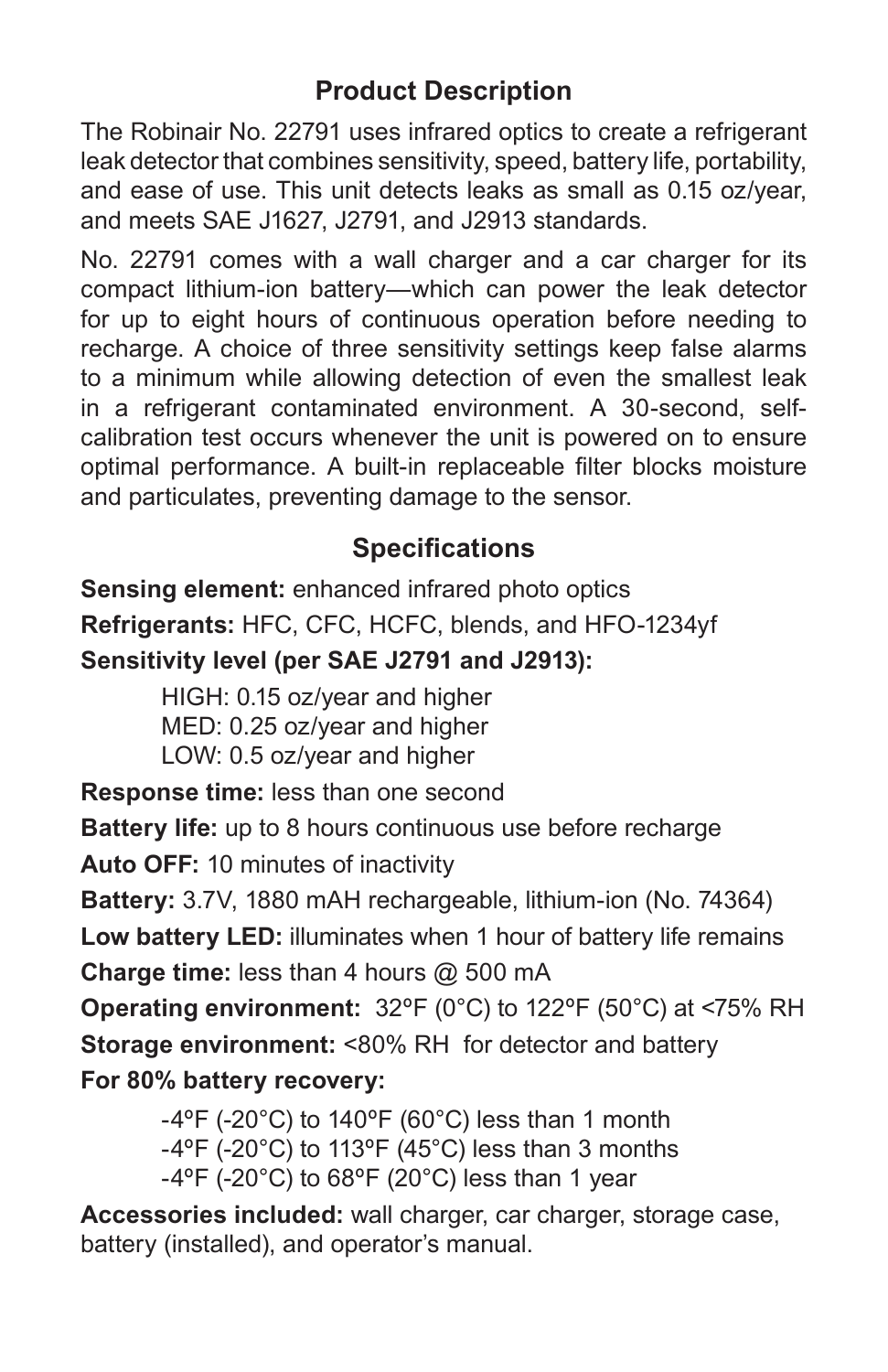# **Safety Precautions**

**Warning: To prevent personal injury and/or equipment damage,**



- **e** Read, understand, and follow all warnings stated in the *Lithium Battery Care* **section of this manual.**
- **DO NOT charge the battery with any charger other than the chargers supplied with the unit.**
- l **DO NOT use No. 22791 without a clean filter correctly installed in the tip.**
- **DO NOT draw moisture in through the probe.**

# **Lithium Battery Care**

No. 22791 operates on a lithium-ion type NP-120 battery. For long battery life and safe operation, observe all warnings.

**Warning: To prevent personal injury and/or equipment damage,**



- **.** Do not disassemble or attempt to repair the battery or **protective circuit.**
- **Never attempt to charge the battery if it has been removed from the unit.**
- **Do not expose the battery to temperatures above 140°F (60°C).**
- <sup>l</sup> **Do not charge the battery near a fire or in a hot vehicle or direct sunlight.**
- **Do not solder directly on the battery.**
- **Do not subject the battery to impact.**
- **Do not expose the battery to moisture or immerse it in fluid.**
- **Do not deform, pierce, or damage the battery.**



- **Do not touch a battery that is leaking electrolytes. If battery fluid should get in your eyes, flush with fresh water, do not rub eyes, and see a physician immediately.**
- **Do not use a battery if it is deformed, smells bad, changes color, or appears abnormal. Send the unit in for a replacement battery immediately.**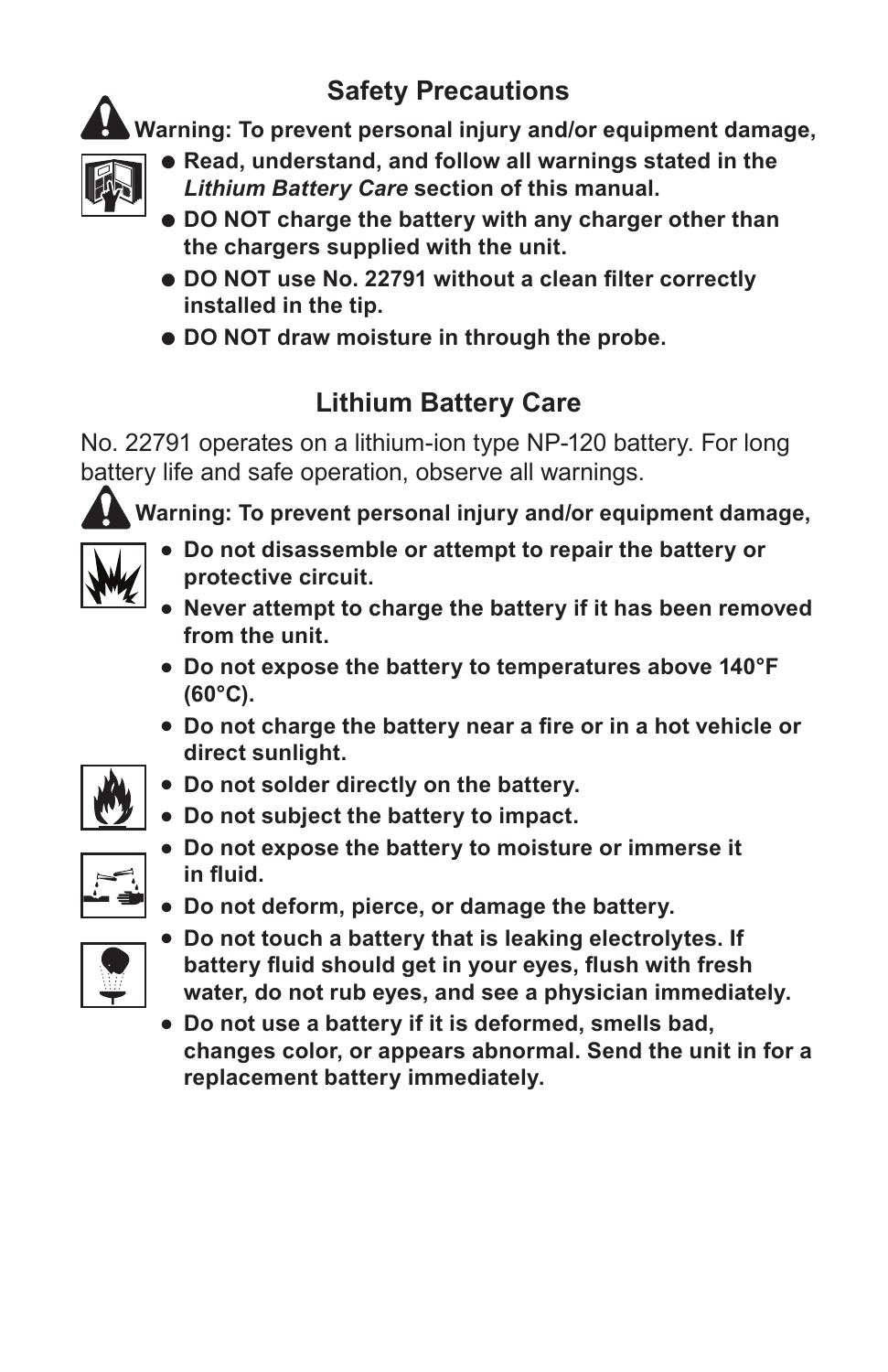# **Charging the Lithium Battery**

Two types of chargers are supplied with No. 22791 leak detector. The AC charger plugs into a wall outlet (100–240 VAC, 50/60 Hz); the car charger plugs into a vehicle cigarette lighter DC plug.

## 1. **BEFORE USING THE UNIT THE FIRST TIME:**

**Fully charge the battery.** The unit was packaged and shipped from the factory with the battery only partially charged.

#### 2. **WHEN THE BATTERY IS LOW:**

The LOW-BATT LED will illuminate in red.

#### 3. **TO RECHARGE NO. 22791:**

Plug one end of the charger into the top of the unit, and the other end of the charger into the power source. The LOW-BATT LED will blink while charging until the battery is fully charged.

*NOTE: Always charge within the charging environment specifications of 32°F (0°C) to 122°F (50°C) at <75% RH.*

## 4. **AVOID DISCHARGING THE BATTERY COMPLETELY.**

Recharging a partially discharged battery more frequently is better for the life of a lithium-ion battery.

## **Functions and Settings**

#### **ON/OFF Protection**

Press and hold the ON/OFF button for one second to turn No. 22791 ON or OFF. This one-second delay protects against accidental ON or OFF.

#### **LED Bar Graph Display**

The eight-segment LED display indicates the degree of change in refrigerant concentration. As the concentration of refrigerant in the air increases, the number of illuminated bars on the display increases also.

#### **L/M/H Button (Sensitivity Levels)**

Set the unit's sensitivity level by pressing the L/M/H button. Low (L), medium (M), or high (H) sensitivity level is indicated by its respective LED. The higher the background concentration of refrigerant in the air, the lower the sensitivity level should be set. To detect a very small leak in a high refrigerant background, use the Contaminate Mode.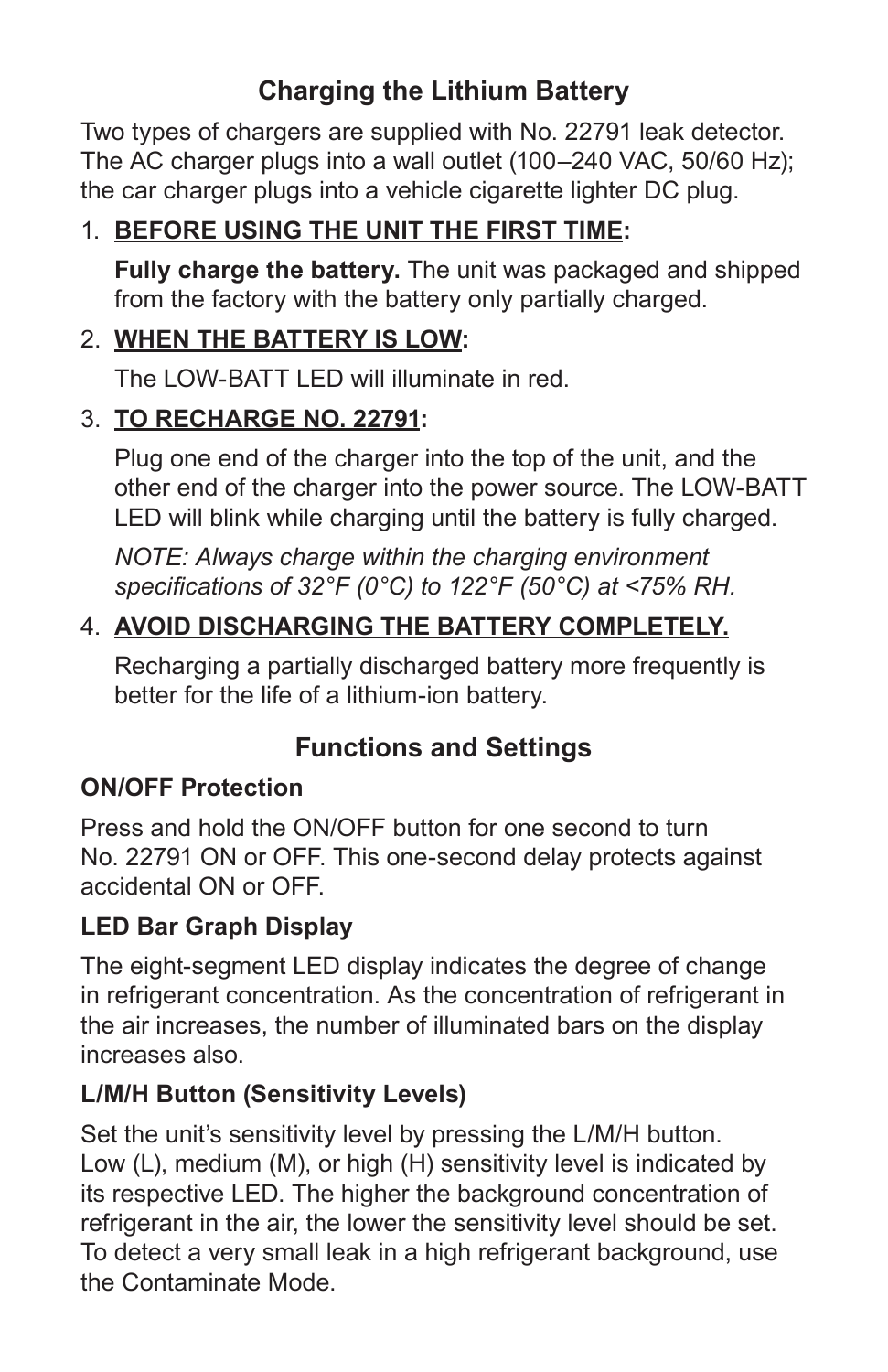#### **Mute Button**

Press the MUTE button to toggle the audio portion of No. 22791 ON or OFF.

#### **Peak Button**

The PEAK function stores the highest change in refrigerant concentration achieved while continuing to detect leaks. Press the PEAK button to toggle this function ON and OFF. The PEAK LED illuminates when this function is turned on. Turning the PEAK function off clears the peak information.

#### **Contaminate Mode**

To detect even the smallest leak in refrigerant-contaminated environments, press the PEAK button rapidly four times. The green LED will flash rapidly to show contamination mode is on. Press the PEAK button rapidly four times again to turn contamination mode off.

# **Leak Detection Procedure**

- 1. Press and hold the ON/OFF button for one second. The warmup and calibration sequence takes approximately 30 seconds. The sensitivity level defaults to HIGH at startup.
- 2. The most likely place for a refrigerant leak is at soldered joints in refrigerant lines and changes in cross section or direction of these lines. No. 22791 detects changes in concentration of refrigerant, not the absolute concentration of refrigerant. This allows the detection of leaks in locations that may have refrigerant in the air. Use the following "double pass" method to find leaks from the detection of change in refrigerant concentration. Leak test with the engine off.
	- A. Charge the system with sufficient refrigerant to have a gauge pressure of at least 340 kPa (50 psi) with the system off. At ambient temperatures below 15°C, leaks may not be measurable because the pressure may not be reached.
	- B. Visually trace the entire refrigerant system, and look for signs of air conditioning lubricant leakage, damage, and corrosion on all lines, hoses, and components. Check each questionable area with the detector probe, as well as all fittings, hose-to-line couplings, refrigerant controls,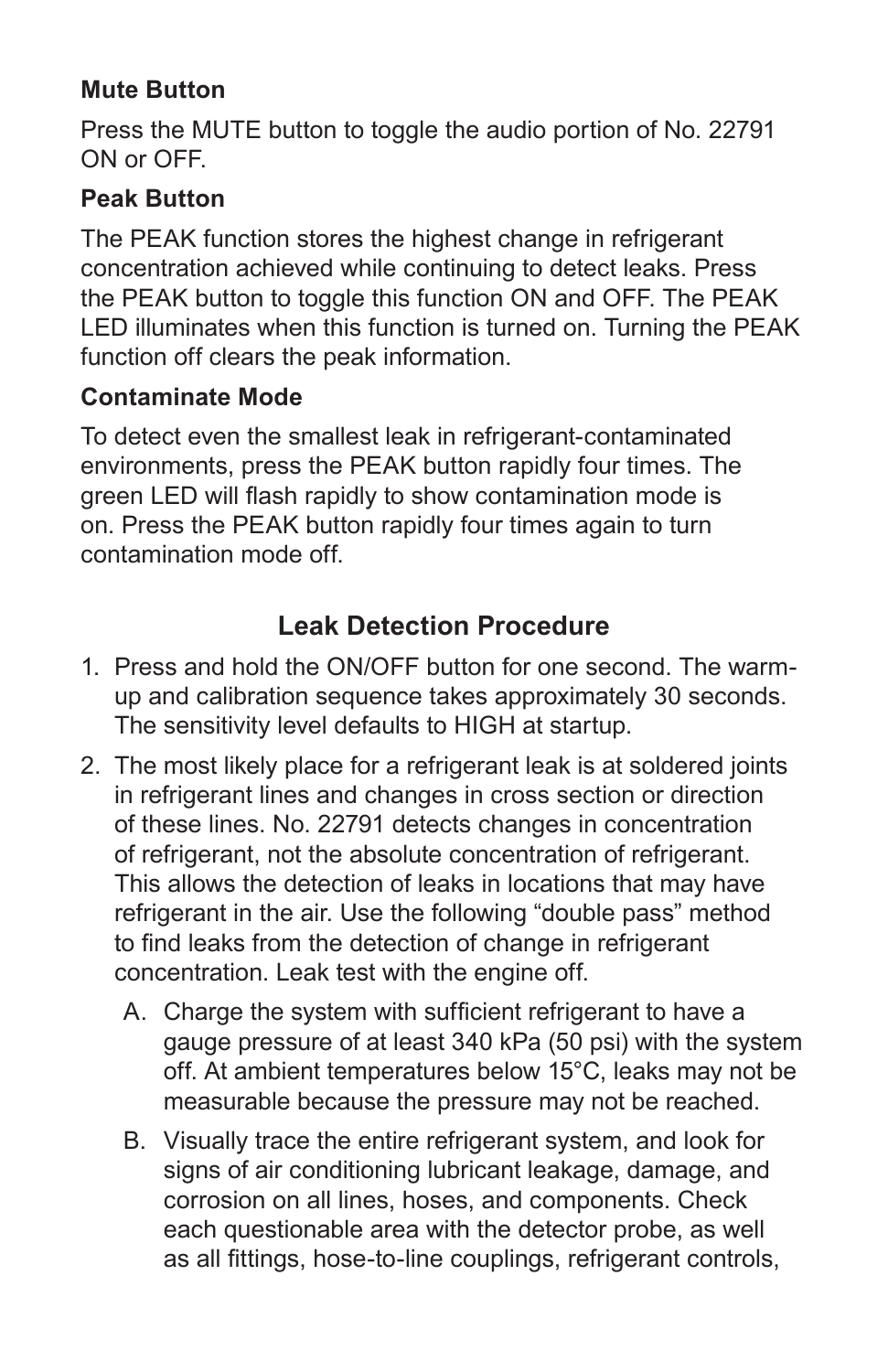service valves with caps in place, brazed or welded areas, and areas around attachment points and hold-downs on lines and components. If looking for an apparently larger leak, check first at the 7 g/yr or 14 g/yr position.

- C. Always follow the refrigerant system around in a continuous path so no areas of potential leaks are missed. If a leak is found, continue to test the remainder of the system.
- D. Recheck service valves with caps removed. Blow shop air over service valve to clear immediate area, and then check with detector on 7 g/yr setting.
- E. Move the detector at a rate of no more than 75 mm/sec (3 in/sec) and as close as possible to 9.5 mm (3/8 in) from the surface, completely encircling each test position (switch, sensor, refrigerant tubing connection, etc).
- F. Slower movement and closer approach of the probe normally improve the likelihood of finding a leak. However, detectors made to meet this standard are based on air sampling from the 9.5 mm (3/8 in) distance. Retest is advisable when a leak appears to be found at the most sensitive settings, particularly if the probe was in a static position on a joint, or making physical contact with a joint, as it was moving. Repeat with a moving probe test at that location, taking care to maintain the small gap (9.5 mm or 3/8 in) to confirm the leak is of repairable size. Use of the 7 g/yr (0.25 oz/yr) position of the detector, after finding an apparent leak with the 4 g/yr (0.15 oz/yr) setting, may also be helpful.
- G. No. 22791 is sensitive and can take up to 30 seconds to clear after detecting a small amount of contaminant. It will typically clear in 2 to 15 seconds.

 **Caution: Do not use cleaning agents or solvents on or near A/C lines. Wipe away dirt or potential false-trigger chemicals by using a dry towel or shop air.**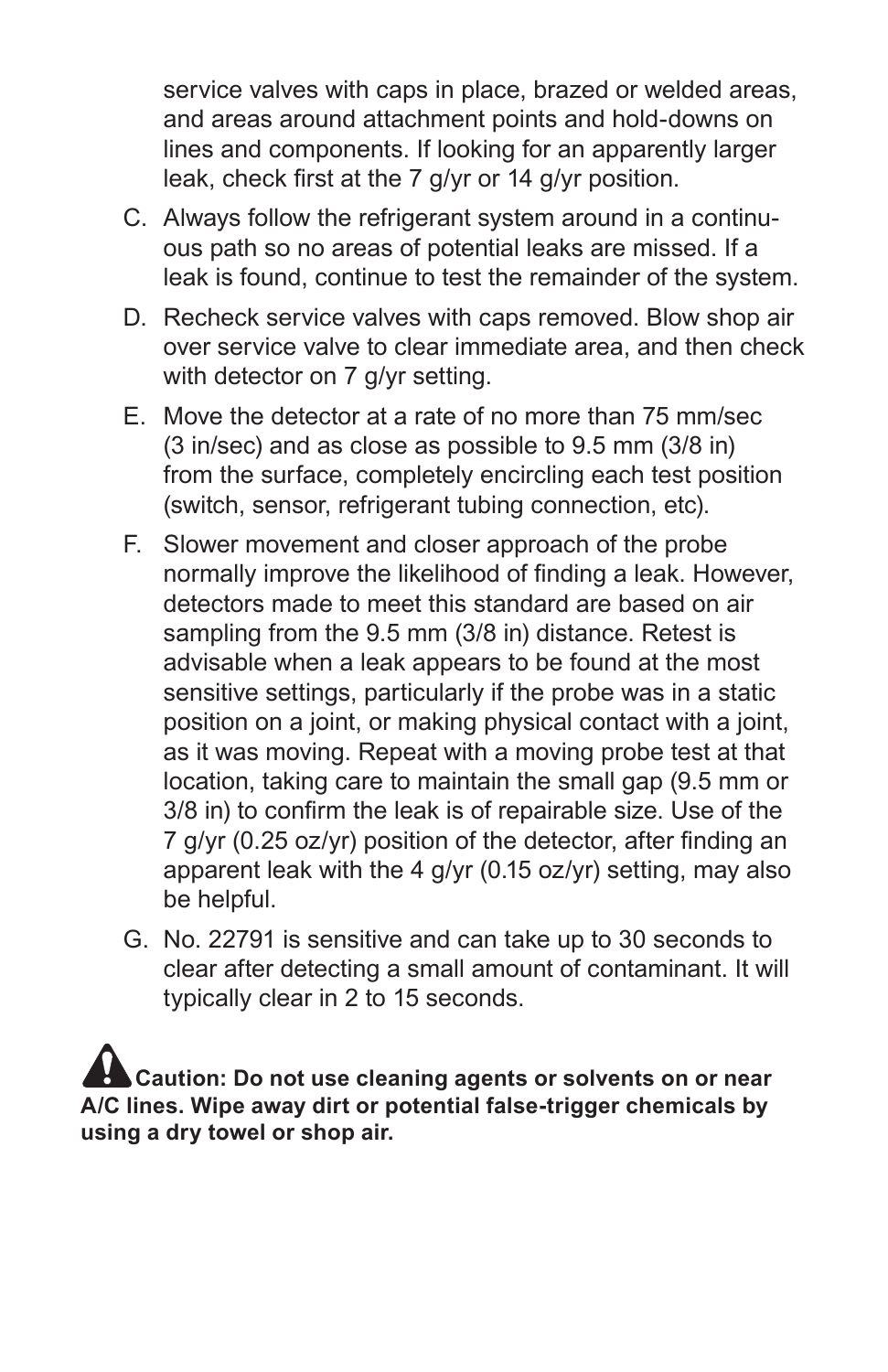If the 22791 does false trigger on a chemical listed below, allow the leak detector to clear for a minimum time listed in the table.

| <b>Chemical</b>                             | <b>Detection</b> | Time to<br>Clear<br>(seconds) |
|---------------------------------------------|------------------|-------------------------------|
| Windshield washer solvent                   | Yes              | 6                             |
| Ford spot and stain remover                 | No               |                               |
| Ford rust penetrant and inhibitor           | Yes              | 5                             |
| Ford gasket and trim adhesive               | Yes              | 6                             |
| Permatex Natural Blue cleaner and degreaser | No               |                               |
| Ford brake parts cleaner                    | Yes              | 6                             |
| Ford clear silicone rubber                  | No.              |                               |
| Motorcraft G-05 antifreeze / coolant        | No               |                               |
| <b>Gunk Liquid Wrench</b>                   | Yes              | 4                             |
| Ford pumice / lotion hand cleaner           | No               |                               |
| Ford Motorcraft DOT-3 brake fluid           | No               |                               |
| Ford spray carburetor tune-up cleaner       | Yes              | 5                             |
| Ford silicone lubricant                     | No               |                               |
| Dexron automatic transmission fluid         | No               |                               |
| Mineral engine oil                          | No               |                               |

**SAE J2791 False-Trigger Test Results**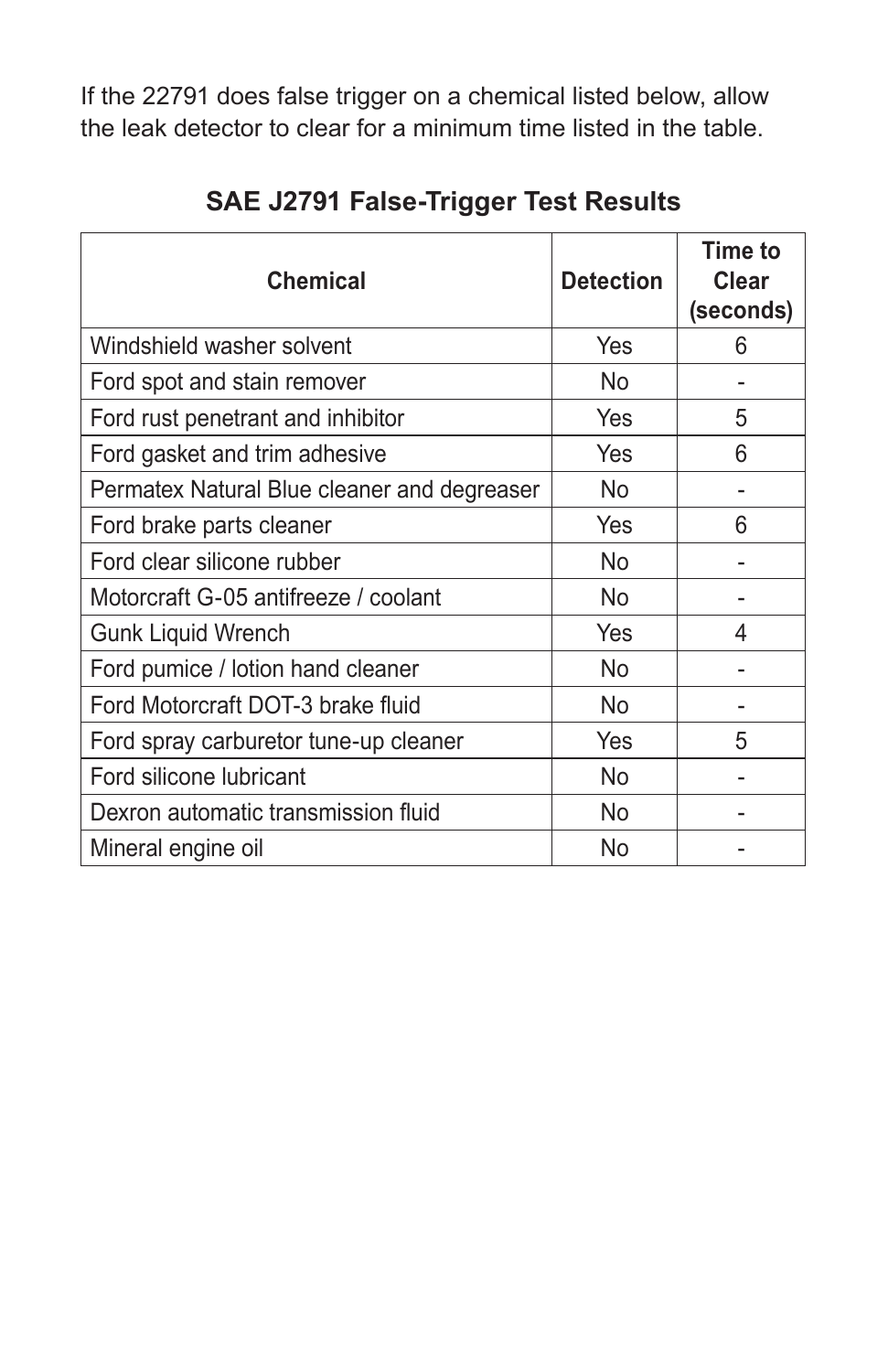## **Accessories and Replacement Parts**

| <b>Optional Accessories</b>     | Order No. |
|---------------------------------|-----------|
| Extension Probe (9 inch)  74367 |           |
| Rigid Extension Probe 74368     |           |

| <b>Replacement Parts</b>           | Order No. |
|------------------------------------|-----------|
| 100-240 VAC Charger  74361         |           |
| Std. Europe Plug Adapter 74115     |           |
| Great Britain Plug Adapter  74116  |           |
| 12V DC Charger 74362               |           |
| Filters (5) and O-rings (3)  74363 |           |
| Lithium-ion Battery  74364         |           |
|                                    |           |
|                                    |           |

## **Filter Replacement**

A filter, located in the tip of the wand, blocks moisture and other contaminants from the sensor. When this filter becomes wet, it restricts the flow of air and must be replaced.

To replace the filter:

- 1. Unscrew and remove the tip of the sensor to expose the white filter.
- 2. Remove and discard the filter.
- 3. Position a new filter in the tip so the round end of the filter is closest to the tip of the wand.

*NOTE: Use only Robinair supplied replacement filters.*

#### **Storage**

The battery should have a 40%-50% charge during prolonged storage of a month or longer. The correct storage environment is critical to battery life.

Storage environment: <80% RH for detector and battery.

For 80% battery recovery:

 $-4^{\circ}$ F (-20 $^{\circ}$ C) to 140 $^{\circ}$ F (60 $^{\circ}$ C) less than 1 month  $-4^{\circ}$ F (-20 $^{\circ}$ C) to 113 $^{\circ}$ F (45 $^{\circ}$ C) less than 3 months  $-4^{\circ}$ F (-20 $^{\circ}$ C) to 68 $^{\circ}$ F (20 $^{\circ}$ C) less than 1 year

*NOTE: Battery life will be reduced significantly if the battery is stored with a full charge and/or at high temperatures.*